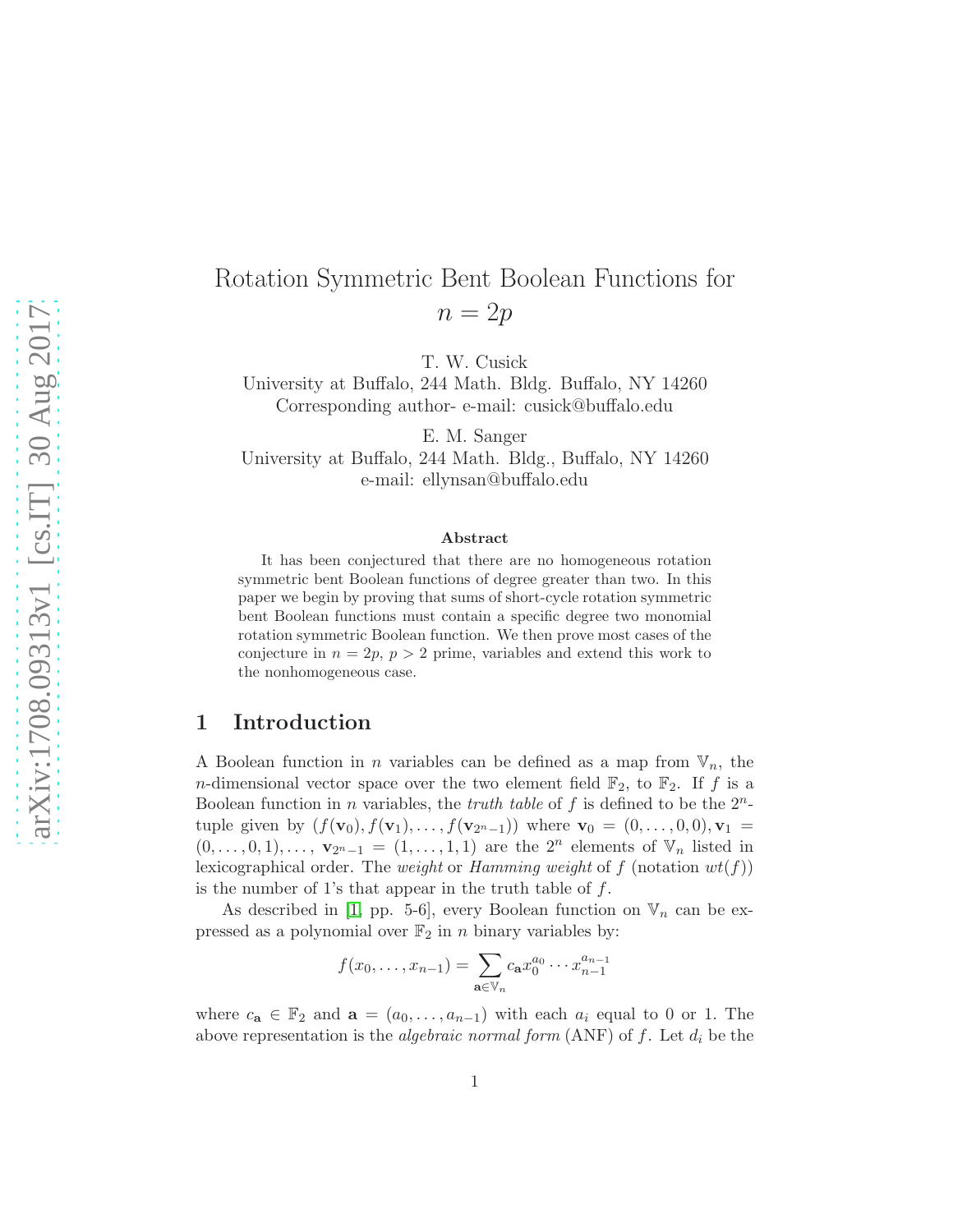number of variables in the *i*-th monomial of  $f$ , so  $d_i$  is the *algebraic degree* (or just the *degree*) of the monomial. If we let  $D$  be the set of the distinct degrees of the monomials in  $f$  which have non-zero coefficients, then the degree (notation  $\deg(f)$ ) of f is given by max(D). If D contains only one element, then each monomial in  $f$  has the same degree and  $f$  is homogeneous. If  $\deg(f) = 1$ , then f is affine, and if f is affine and homogeneous (i.e. the constant term is 0), then  $f$  is *linear*.

A Boolean function f is rotation symmetric (RotS) if its ANF is invariant under any power of the cyclic permutation  $\rho(x_0, \ldots, x_{n-1}) = (x_1, \ldots, x_{n-1}, x_0)$ . We will use the notation  $u \sim v$  to indicate that there exists some  $1 \leq k \leq n$ such that  $\rho^k(u) = v$ . Clearly  $\sim$  defines an equivalence relation on  $\mathbb{V}_n$ .

Let  $O_n(\mathbf{x})$  denote the orbit of **x** under the action of  $\rho^k$ ,  $1 \leq k \leq n$ , and let  $\mathcal{G}_n$  be the set of representatives of all the orbits in  $\mathbb{V}_n$ . Then a rotation symmetric Boolean function  $f$  can be written as

$$
a_0 \oplus a_1 x_0 \oplus \sum_{j=1}^{n-1} a_{1j} x_0 x_j \oplus \ldots \oplus a_{12...n} x_0 x_1 \cdots x_{n-1},
$$

where the coefficients  $a_0, a_1, a_{1j}, \ldots, a_{12...n} \in \mathbb{F}_2$ , and the existence of a representative term  $x_0 x_{i_2} \cdots x_{i_l}$  implies the existence of all the terms from  $O_n(x_0, x_{i_2}, \ldots, x_{i_l})$  in the algebraic normal form. We call this representation the short algebraic normal form (SANF) of f.

Unless otherwise specified, all subscripts in any monomial will be taken mod (n) with entries in  $\{0, 1, \ldots, n-1\}$ . We may omit the modulus if it is clear from the context.

Suppose f has SANF  $x_0x_{i_1}\ldots x_{i_l}$ , then we say f is a monomial rotation symmetric (MRS) function and call it full-cycle if  $|O_n(x_0, x_{i_1}, \ldots, x_{i_l})|$  =  $n.$  Thus if  $f$  is full-cycle then it contains  $n$  monomials in its ANF. If  $|O_n(x_0, x_{i_1}, \ldots, x_{i_l})| < n$  we say f is short-cycle. In this case f will contain  $n/w$  monomials in its ANF for some divisor  $w > 1$  of n.

The *Hamming distance* between two Boolean functions f and g, denoted  $d(f, g)$ , is defined as  $d(f, g) = wt(f \oplus g)$ . Each Boolean function f has an associated *sign function*,  $\hat{f} : \mathbb{R}^* \to \mathbb{C}^*$ , defined by  $\hat{f}(\mathbf{x}) = (-1)^{f(\mathbf{x})}$ .

**Definition 1.1.** The Walsh transform of a function  $f : \mathbb{V}_n \to \mathbb{F}_2$  is the map  $W(f): \mathbb{V}_n \to \mathbb{R}$  given by,

$$
W(f)(\mathbf{w}) = \sum_{\mathbf{x} \in \mathbb{V}_n} f(\mathbf{x}) (-1)^{\mathbf{w} \cdot \mathbf{x}}
$$

The Walsh spectrum of f is the list of the  $2^n$  Walsh coefficients given by  $W(f)(\mathbf{w})$  as **w** varies.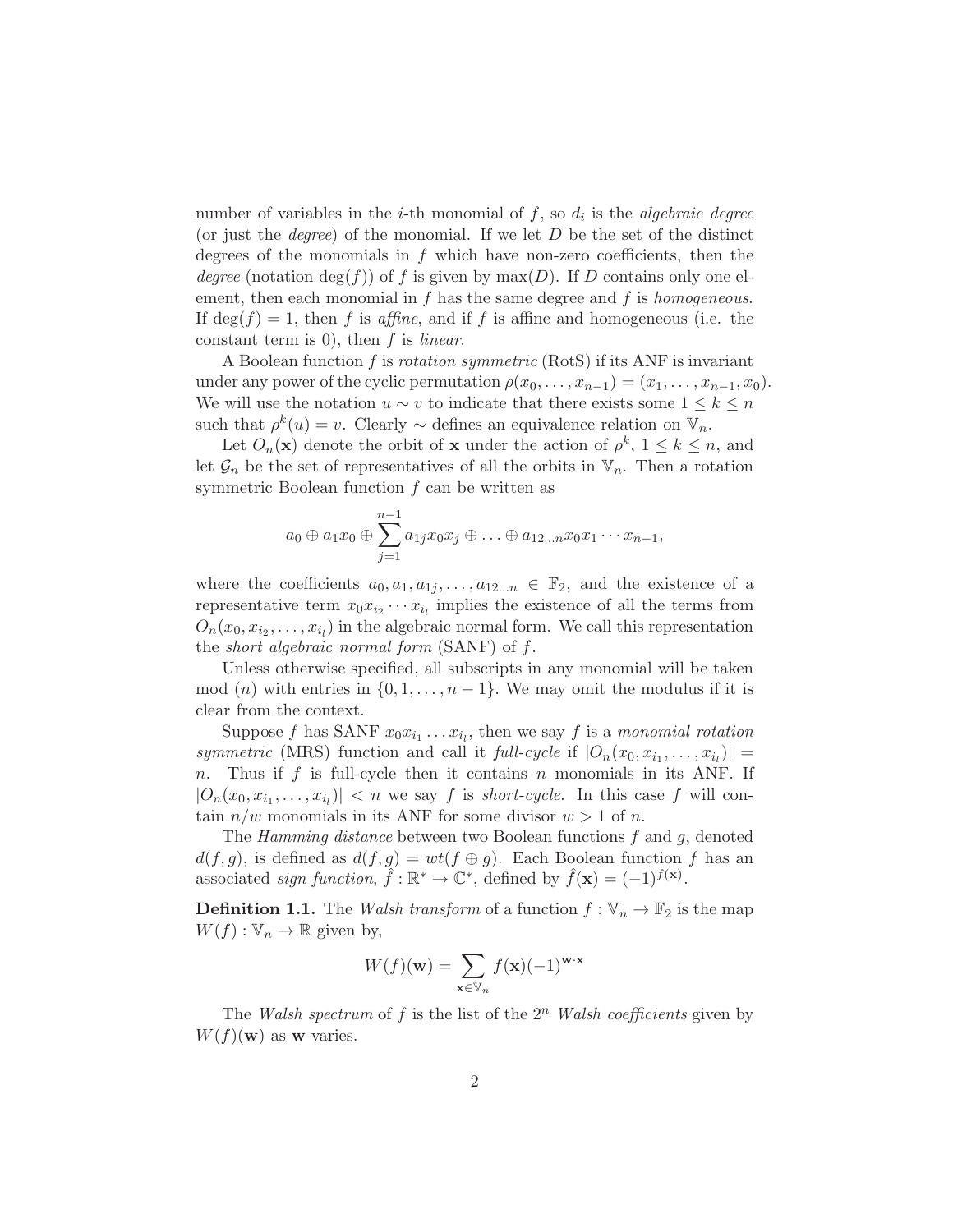**Definition 1.2.** A matrix  $H$  is called a *Hadamard matrix* of order  $n$  if it is an  $n \times n$  matrix of  $\pm 1$ s such that

$$
HH^t = nI_n,
$$

where  $H^t$  is the transpose of H and  $I_n$  is the  $n \times n$  identity matrix.

**Definition 1.3.** A Boolean function  $f$  in  $n$  variables is called *bent* if and only if the Walsh transform coefficients of  $\hat{f}$  are all  $\pm 2^{n/2}$ .

**Definition 1.4.** The *nonlinearity* of a function f, denoted by  $\mathcal{N}_f$ , is defined by

$$
\mathcal{N}_f = \min_{g \in \mathcal{A}_n} d(f, g),
$$

where  $\mathcal{A}_n$  is the set of all affine functions on  $\mathbb{V}_n$ .

From [\[1,](#page-15-0) pp. 76-77] we have the following equivalent definition of the bent property:

<span id="page-2-0"></span>**Theorem 1.1.** Let  $f : \mathbb{V}_n \to \mathbb{F}_2$  be a Boolean function. Then the following are equivalent:

- $(i)$  f is bent.
- (ii)  $M_{\hat{f}} = (\hat{f}(\mathbf{u} \oplus \mathbf{v}))$  is a Hadamard matrix.
- (iii) The nonlinearity of f is  $\mathcal{N}_f = 2^{n-1} 2^{n/2-1}$ .

It is easy to observe that bent functions exist only for even dimensions. Let *n* be even and  $\mathbf{v} = (a_0, a_1, \ldots, a_{n-1})$ ; then we will use the notation  $\mathbf{v}' = (a_0, \dots, a_{\frac{n}{2}-1})$  and  $\mathbf{v}'' = (a_{\frac{n}{2}}, \dots, a_{n-1}).$ 

<span id="page-2-2"></span>**Lemma 1.2.** For  $n = 2$ , the degree of a bent function on  $\mathbb{V}_2$  is 2. For  $n > 2$ , the degree of a bent function is at most  $n/2$ .

Proof. The proof of this can be found in [\[1,](#page-15-0) pp. 80].

## $\Box$

#### <span id="page-2-1"></span>2 Rotation symmetric bent functions when n=2m

In this section we will consider rotation symmetric functions of any even degree  $n$ . We will first prove that any degree 2 rotation symmetric bent function must contain  $f_0 =$  $n/2-1$ <br>← ←  $i=0$  $x_i x_{\frac{n}{2}+i}$  and then extend this to the case where  $f$  is composed of short-cycle MRS functions. We begin by proving the well known fact that  $f_0$  is bent.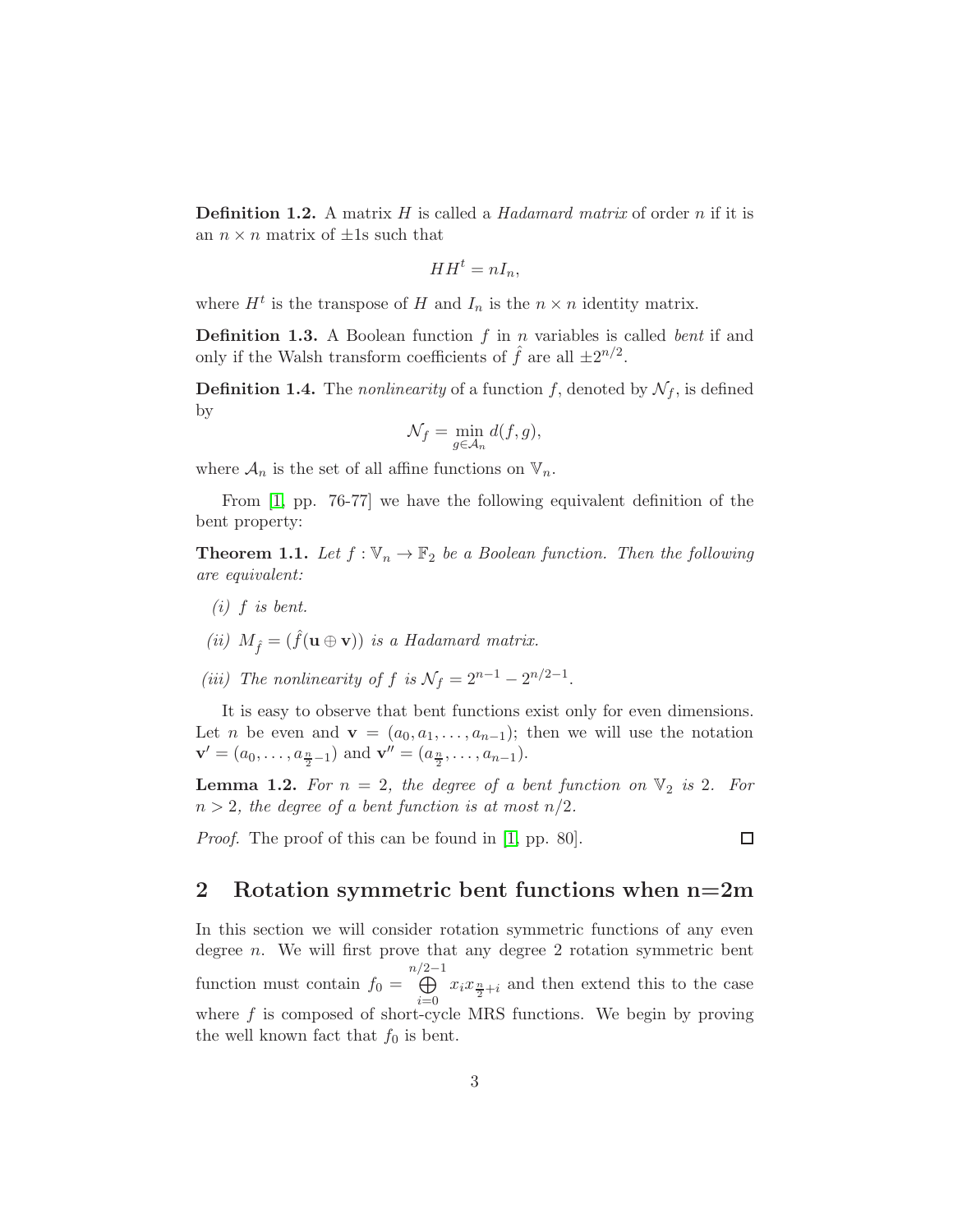<span id="page-3-2"></span>**Lemma 2.1.** Let  $n = 2m$  and  $f_0 = \bigoplus^{m-1}$  $i=0$  $x_i x_{m+i}$ . Then  $wt(f_0) = 2^{2m-1}$  –  $2^{m-1}$  and  $f_0$  is bent.

*Proof.* The fact that  $f$  is bent follows from [\[1,](#page-15-0) Cor. 5.23, p. 82], after a permutation of the variables. Then a computation gives the weight.  $\Box$ 

To prove that any degree 2 rotation symmetric bent function,  $f$ , must contain  $f_0$ , we will look at the matrix  $M = (\hat{f}(\mathbf{v}_i \oplus \mathbf{v}_j))(\hat{f}(\mathbf{v}_i \oplus \mathbf{v}_j))^T$  to determine when  $(\hat{f}(\mathbf{v}_i \oplus \mathbf{v}_j))$  is a Hadamard matrix. We will first simplify the matrix  $M$  to a useful form.

**Lemma 2.2.** Let  $M = (\hat{f}(\mathbf{v}_i \oplus \mathbf{v}_j))(\hat{f}(\mathbf{v}_i \oplus \mathbf{v}_j))^T$  where f is a Boolean function in n variables, then

<span id="page-3-1"></span>
$$
M_{i,j} = \sum_{k=0}^{2^n - 1} \hat{f}(\mathbf{v}_i \oplus \mathbf{v}_k) \hat{f}(\mathbf{v}_k \oplus \mathbf{v}_j).
$$
 (1)

*Proof.* Let  $A = (\hat{f}(\mathbf{v}_i \oplus \mathbf{v}_j))$ . Notice  $A^T = A$ , so  $M = AA$ . Then

$$
M_{i,j} = (AA)_{i,j} = \sum_{k=0}^{2^{n}-1} A_{ik} A_{kj} = \sum_{k=0}^{2^{n}-1} \hat{f}(\mathbf{v}_{i} \oplus \mathbf{v}_{k}) \hat{f}(\mathbf{v}_{k} \oplus \mathbf{v}_{j}).
$$

<span id="page-3-0"></span>**Lemma 2.3.** We have  $\mathbf{v}_i \sim \mathbf{v}_j$  if and only if there exists  $k, 1 \leq k \leq n$  such that  $2^k i \equiv j \mod (2^n - 1)$ .

*Proof.* Let  $\mathbf{v}_i = (a_0, a_1, ..., a_{n-2}, a_{n-1}),$  so  $i = \sum_{i=1}^{n}$  $u=1$  $a_{n-u}2^{u-1}$ .  $\Rightarrow$ : Assume  $\mathbf{v}_i \sim \mathbf{v}_j$ , then there exists  $\rho^l$ ,  $1 \leq l \leq n$ , such that

$$
\rho^l(\mathbf{v}_i)=(\rho^l(a_0),\ldots,\rho^l(a_{n-2}),\rho^l(a_{n-1}))=(a_l,\ldots,a_{l+n-2},a_{l+n-1})=\mathbf{v}_j.
$$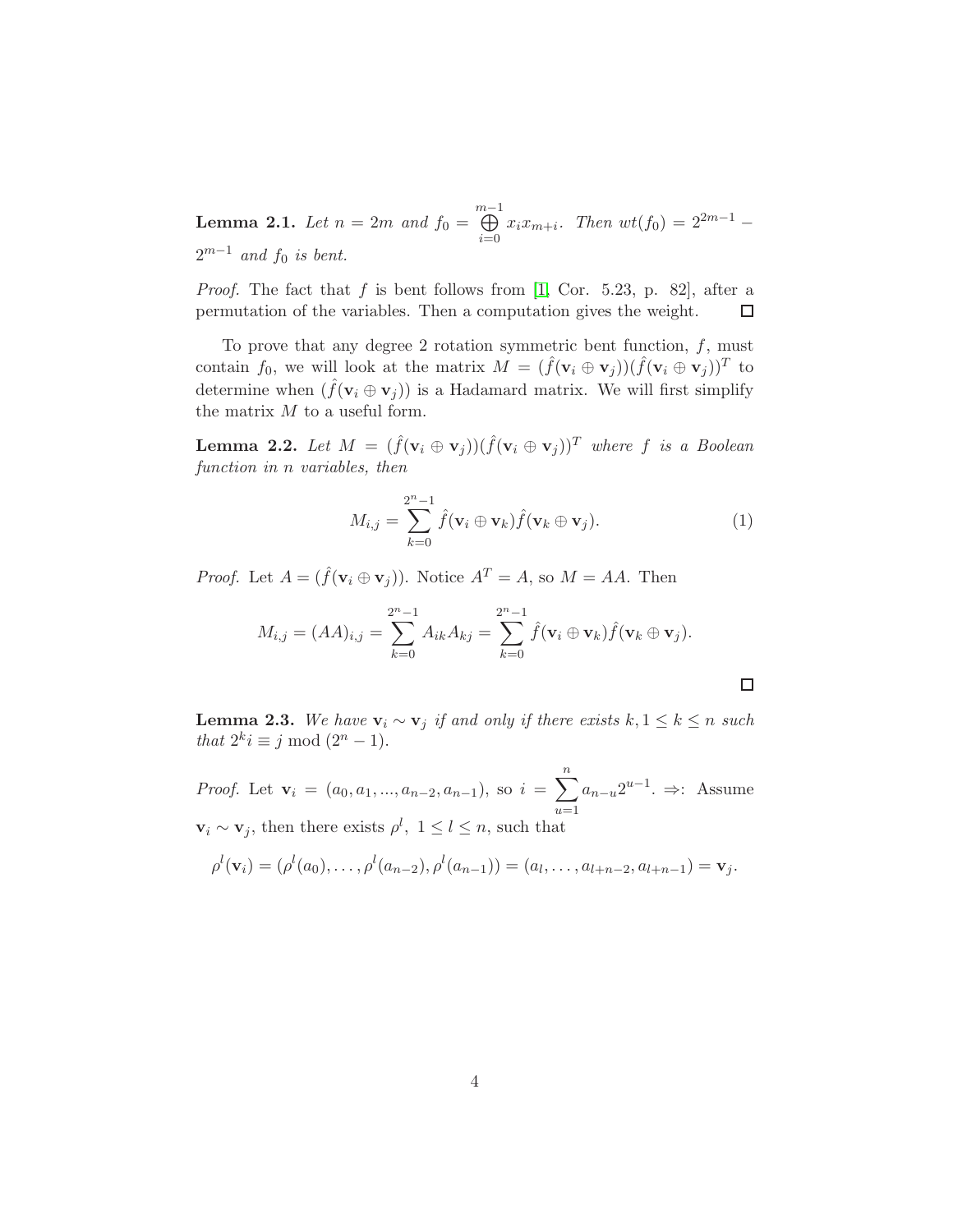Thus, 
$$
j = \sum_{u=1}^{n} a_{l+n-u} 2^{u-1}
$$
 where  $1 \le l \le n$  and  
\n
$$
2^{l}i = \sum_{u=1}^{n} a_{n-u} 2^{l+u-1}
$$
\n
$$
= a_{n-1} 2^{l} + \ldots + a_{n-(n-l)} 2^{l+(n-l)-1} + a_{n-(n-l+1)} 2^{l+(n-l+1)-1} + a_{n-(n-l+2)} 2^{l+(n-l+2)-1} + \ldots + a_0 2^{l+n-1}
$$
\n
$$
= a_{n-1} 2^{l} + \ldots + a_l 2^{n-1} + a_{l-1} 2^{n} + a_{l-2} 2^{n+1} + \ldots + a_0 2^{n-1+l}
$$
\n
$$
\equiv a_{l-1} + a_{l-2} 2 + \ldots + a_l 2^{n-1} \mod (2^n - 1)
$$
\n
$$
\equiv a_{l+n-1} + a_{l+n-2} 2 + \ldots + a_{l+1} 2^{n-2} + a_l 2^{n-1} \mod (2^n - 1)
$$
\n
$$
\equiv j \mod (2^n - 1),
$$

since indices are taken mod n.

Thus there exists  $k, 1 \leq k \leq n$  such that  $2^k i \equiv j \mod (2^n - 1)$ .

 $\Leftarrow$ : Assume there exists  $k, 1 \leq k \leq n$  such that  $2^{k}i \equiv j \mod (2^{n} - 1)$ . Then

$$
2^{k}i = \sum_{u=1}^{n} a_{n-u} 2^{k+u-1}
$$
  
=  $a_{n-1} 2^{k} + \dots + a_{n-(n-k)} 2^{k+(n-k)-1} + a_{n-(n-k+1)} 2^{k+(n-k+1)-1}$   
+  $a_{n-(n-k+2)} 2^{k+(n-k+2)-1} + \dots + a_0 2^{n-1+k}$   
=  $a_{n-1} 2^{k} + \dots + a_k 2^{n-1} + a_{k-1} 2^{n} + a_{k-2} 2^{n+1} + \dots + a_0 2^{n-1+k}$   
=  $a_{k-1} + a_{k-2} 2 + \dots + a_k 2^{n-1} \mod (2^n - 1)$   
= j.

Thus  $\mathbf{v}_j = (a_{k-1}, a_{k-2}, \dots, a_k)$  so  $\rho^{k-1}(\mathbf{v}_i) = \mathbf{v}_j$  and  $\mathbf{v}_i \sim \mathbf{v}_j$ .

 $\Box$ 

<span id="page-4-0"></span>**Lemma 2.4.** We have  $\mathbf{v}_a \sim \mathbf{v}_b$  if and only if  $\mathbf{v}_{2^n-1-a} \sim \mathbf{v}_{2^n-1-b}$ .

Proof. By Lemma [2.3,](#page-3-0)

$$
\mathbf{v}_a \sim \mathbf{v}_b \iff \text{there exists } k, 1 \le k \le n \text{ such that } 2^k a \equiv b \mod (2^n - 1)
$$
  

$$
\iff 2^n - 1 - 2^k a \equiv 2^n - 1 - b
$$
  

$$
\iff 2^k (2^n - 1 - a) \equiv 2^n - 1 - b
$$
  

$$
\iff \mathbf{v}_{2^n - 1 - a} \sim \mathbf{v}_{2^n - 1 - b}.
$$

 $\Box$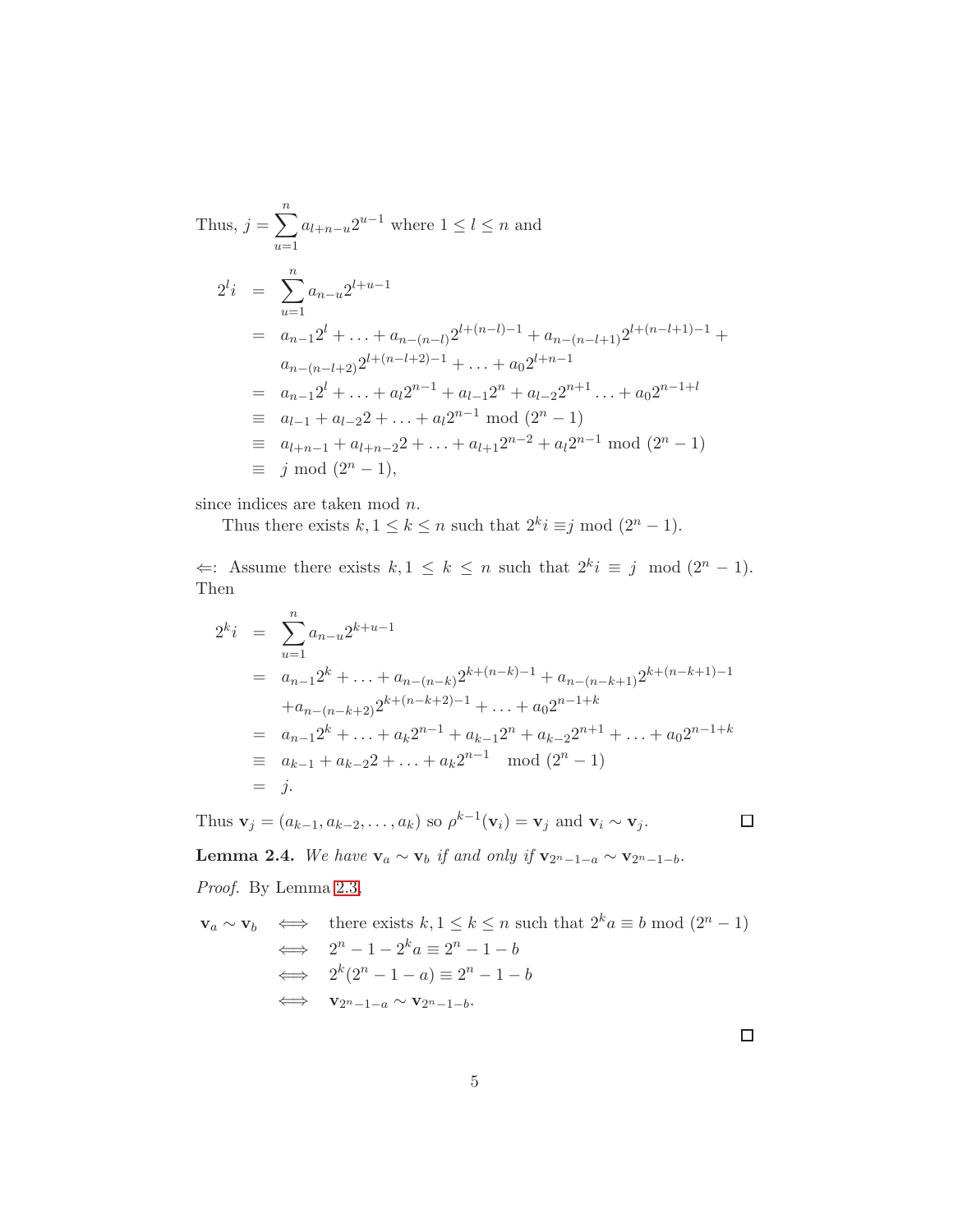Lemma 2.5.

<span id="page-5-1"></span>
$$
M_{0,2^{n}-1} = \sum_{k=0}^{2^{n}-1-1} 2\hat{f}(\mathbf{v}_{k})\hat{f}(\mathbf{v}_{2^{n}-1-k}).
$$
 (2)

Proof. From [\(1\)](#page-3-1) we have,

$$
M_{0,2^{n}-1} = \sum_{k=0}^{2^{n}-1} \hat{f}(\mathbf{v}_{0} \oplus \mathbf{v}_{k}) \hat{f}(\mathbf{v}_{k} \oplus \mathbf{v}_{2^{n}-1}) = \sum_{k=0}^{2^{n}-1} \hat{f}(\mathbf{v}_{k}) \hat{f}(\mathbf{v}_{2^{n}-1-k})
$$
  
\n
$$
= \hat{f}(\mathbf{v}_{0}) \hat{f}(\mathbf{v}_{2^{n}-1}) + \hat{f}(\mathbf{v}_{1}) \hat{f}(\mathbf{v}_{2^{n}-2}) + \ldots + \hat{f}(\mathbf{v}_{2^{n}-1}) \hat{f}(\mathbf{v}_{2^{n}-1})
$$
  
\n
$$
+ \hat{f}(\mathbf{v}_{2^{n}-1}) \hat{f}(\mathbf{v}_{2^{n}-1}) + \ldots + \hat{f}(\mathbf{v}_{2^{n}-2}) \hat{f}(\mathbf{v}_{1}) + \hat{f}(\mathbf{v}_{2^{n}-1}) \hat{f}(\mathbf{v}_{0})
$$
  
\n
$$
= \sum_{k=0}^{2^{n}-1} 2 \hat{f}(\mathbf{v}_{k}) \hat{f}(\mathbf{v}_{2^{n}-1-k}).
$$

<span id="page-5-0"></span>**Lemma 2.6.** The function  $f_0 = \bigoplus^{m-1}$  $i=0$  $x_i x_{m+i}$  is the only MRS short-cycle function of degree 2 in  $n = 2m$  variables.

*Proof.* Let f be an MRS function with SANF  $x_0x_k$ . Suppose f is short-cycle, then f has  $1 \leq M < 2m$  monomials and

$$
f = x_0 x_k \oplus x_1 x_{k+1} \oplus \ldots \oplus x_{M-1} x_{k+M-1}.
$$

Thus  $\{0,k\} = \{M, k+M\}$ . Since  $1 \leq M < 2m = n$  then we have the following cases:

- (i)  $0 = M$  and  $k \equiv M + k \mod(n)$ . This is a contradiction since  $1 \leq M$ .
- (ii)  $k = M$  and  $0 \equiv M + k \mod(n)$ . Thus  $0 \equiv M + k \mod(n) \equiv$ 2M mod (2m). So  $2M = 2am$  for some  $a \in \mathbb{Z}$ . Since  $1 \leq M < 2m$ , then  $2 \leq 2am < 4m$  and so  $a = 1$ . Thus  $M = m$ .

Thus f is a short-cycle if and only if  $k = m$  which gives  $f = f_0$ .

 $\Box$ 

 $\Box$ 

We now have enough to prove that  $f_0$  is the only homogeneous MRS bent function of degree 2:

<span id="page-5-2"></span>**Theorem 2.7.** Let f be a rotation symmetric boolean function in  $n = 2m$ variables which has the SANF  $x_0x_k$ . Then f is bent if and only if  $k = m$ .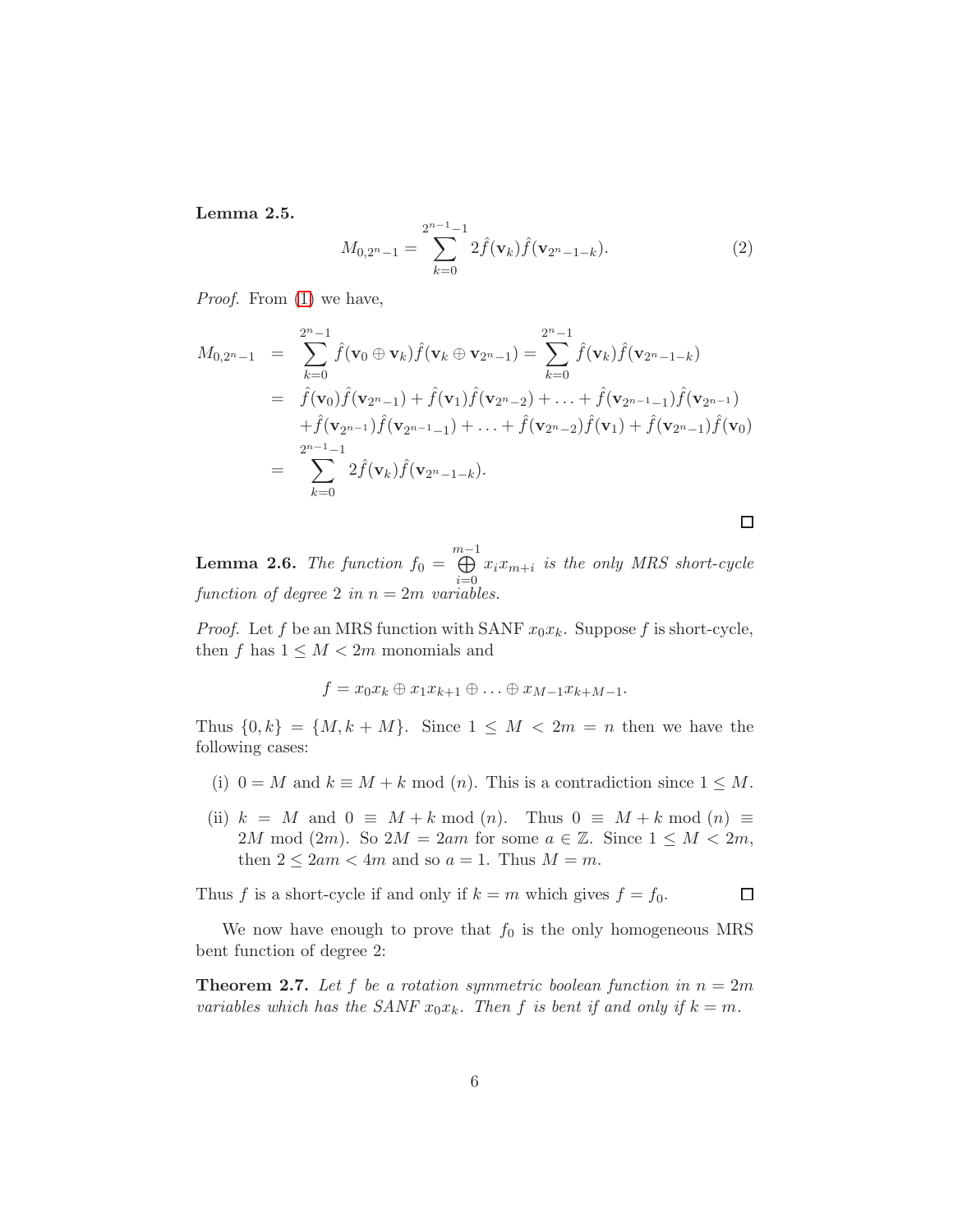*Proof.* Assume  $k \neq m = \frac{n}{2}$  $\frac{n}{2}$ . Then by Lemma [2.6,](#page-5-0) f is full cycle and we write  $f = \bigoplus^{n-1}$  $i=0$  $x_i x_{k+i}$ . Then each variable  $x_i, 0 \le i \le n-1$ , appears in two distinct monomials in  $f$  and there are  $n$  (even) monomials in  $f$ . We will first show  $f(\mathbf{v}_i) = f(\mathbf{v}_{2^n-1-i}), 0 \leq i \leq n-1$ , and hence  $f(\mathbf{v}_i) = f(\mathbf{v}_{2^n-1-i})$ . Notice  $f(\mathbf{v}_i) = 0$  when there are an even number of monomials in f which have a value of 1 and  $f(\mathbf{v}_i) = 1$  when there are an odd number of monomials which have a value of 1.

Fix  $i = I$  and let  $wt(\mathbf{v}_I) = l$ . Suppose  $f(\mathbf{v}_I)$  has r, s, and t monomials of the form  $x_jx_h$  with  $\{x_j, x_h\} = \{1, 1\}, \{1, 0\}, \text{ and } \{0, 0\}$  respectively, so  $f(\mathbf{v}_I) \equiv r \mod 2$ . Since each variable  $x_i$  appears in two distinct monomials of f, then by counting the number of times  $x_i = 1$  in f we see  $2r + s = 2l$  and s must be even. Also, we know there are n monomials in f so  $r + s + t = n$ . Clearly  $f(\mathbf{v}_I) = 0 \iff r$  is even  $\iff t$  is even, since s, n are both even and  $r + s + t = n$ . It is easy to see that  $f(\mathbf{v}_{2n-1-I}) = f(\bar{\mathbf{v}_I}) \equiv t \mod 2$ . Thus  $f(\mathbf{v}_{2n-1-I})=0 \iff t$  is even.

Hence for any i,  $0 \le i \le 2^n - 1$ , we have  $f(\mathbf{v}_i) = f(\mathbf{v}_{2^n-1-i})$  and therefore  $\hat{f}(\mathbf{v}_i) = \hat{f}(\mathbf{v}_{2n-1-i})$ . So [\(2\)](#page-5-1) becomes:

$$
M_{0,2^{n}-1} = \sum_{i=0}^{2^{n}-1-1} 2(\hat{f}(\mathbf{v}_{i}))^{2} = 2^{n}.
$$

Thus if  $k \neq m$  then  $M_{0,2^{n}-1} \neq 0$  and we have that  $(\hat{f}(\mathbf{v}_i \oplus \mathbf{v}_j))$  is not Hadamard. Thus by Theorem [1.1](#page-2-0)  $f$  is not bent. The remainder of the theorem follows from Lemma [2.1.](#page-3-2) □

<span id="page-6-0"></span>Corollary 2.8. If  $n = 2m$ , then any degree 2 rotation symmetric bent function must contain  $f_0 = \bigoplus^{m-1}$  $i=0$  $x_i x_{m+i}$ .

*Proof.* Assume f is a rotation symmetric function of degree 2. By  $[1, Th.$ 5.29, p. 83 we can assume f has only quadratic monomials, so f has SANF  $\overset{n-1}{\oplus}$  $i=1$  $a_i x_0 x_i$  where the coefficients  $a_i \in \mathbb{F}_2$ . Let  $g_k$  be the function with SANF  $a_k x_0 x_k$  where  $1 \leq k \leq n-1$ . Suppose f does not contain  $f_0$ , then  $a_{\frac{n}{2}} = 0$ . We have  $g_k = a_k \bigoplus^{n-1}$  $i=0$  $x_i x_{k+i}$  when  $1 \leq k \leq n-1$  and from the proof of Theorem [2.7,](#page-5-2) since  $a_{n/2} = 0$  we know  $\hat{g}_k(\mathbf{v}_i) = \hat{g}_k(\mathbf{v}_{2^{n}-1-i})$  for  $1 \leq i \leq n-1$ . Also,  $\hat{f} = \overbrace{\bigoplus_{n=1}^{n-1} g_k}$  $k=1$  $g_k = \prod^{n-1}$  $k=1$  $\hat{g_k}$ . Thus  $\hat{f}(\mathbf{v}_i) = \prod^{n-1}$  $k=1$  $\hat{g_k}(\mathbf{v}_i) = \prod^{n-1}$  $_{k=1}$  $\hat{g_k}(\mathbf{v}_{2^n-1-i}) =$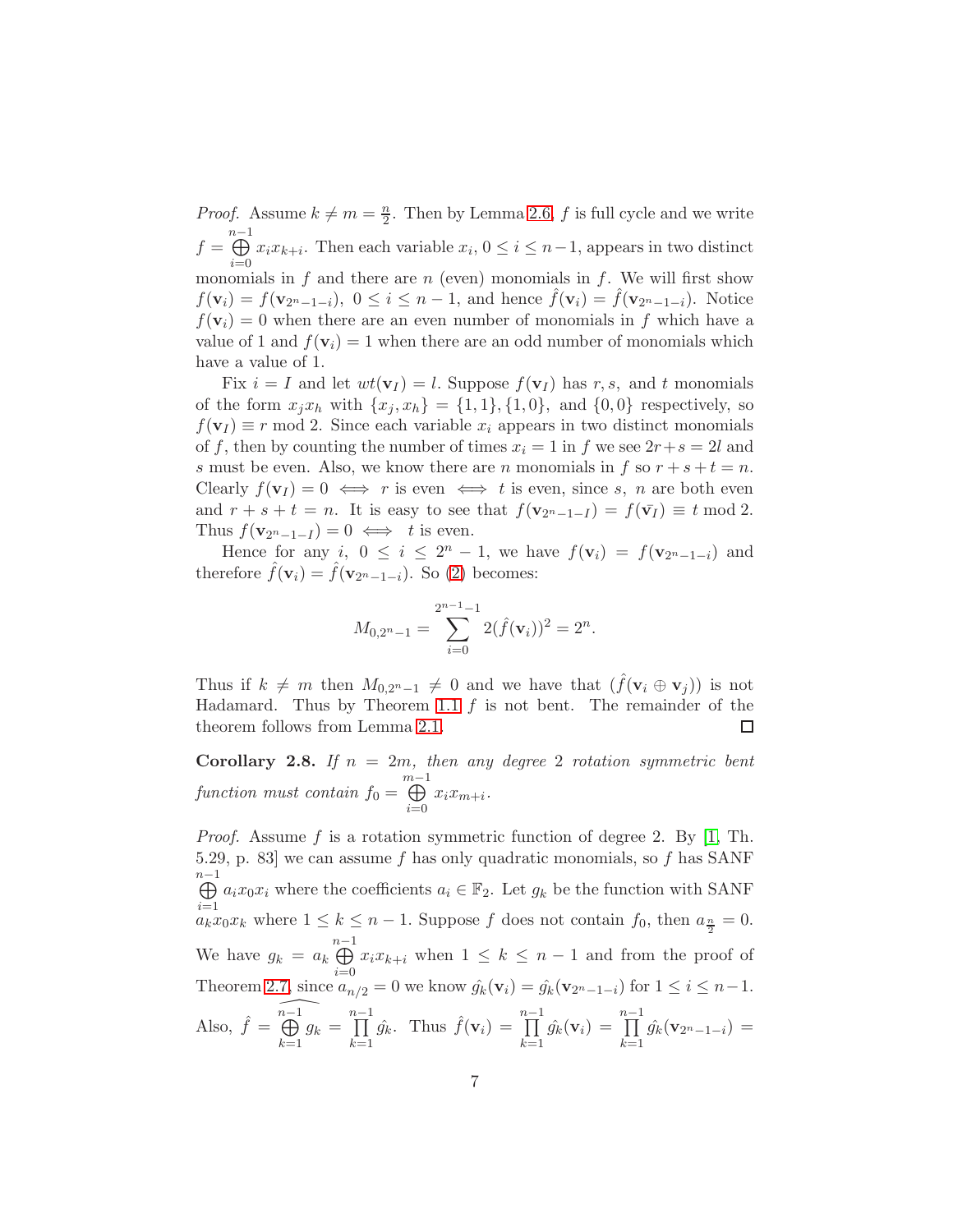$\hat{f}(\mathbf{v}_{2n-1-i})$ . So [\(2\)](#page-5-1) gives:

$$
M_{0,2^{n}-1} = \sum_{k=0}^{2^{n-1}-1} 2(\hat{f}(\mathbf{v}_k))^2 = 2^n.
$$

Thus  $M_{0,2^n-1} \neq 0$ , so  $(\hat{f}(\mathbf{v}_i \oplus \mathbf{v}_j))$  is not Hadamard and therefore by Theo-rem [1.1](#page-2-0)  $f$  is not bent. □

Necessary and sufficient conditions for a bent quadratic function are given in [\[6,](#page-15-1) Lemma 1, p. 4909]. The Lemma gives an alternate proof of Corollary [2.8](#page-6-0) as discussed in [\[6,](#page-15-1) Rmk. 1, p. 4910]. A characterization of any bent RS function of degree 2 follows from [\[4,](#page-15-2) Th. 3.7, p. 6]. Examples show that  $[4, Th. 3.1, p. 3]$  is false.

We will now look at rotation symmetric functions  $f = \bigoplus$ i  $f_i$  of any degree where each of the  $f_i$  is a short-cycle MRS Boolean function. We will prove that f is bent only if  $f_i = f_0$  for some i. To do this we need the following result from [\[5,](#page-15-3) pp. 218].

<span id="page-7-0"></span>**Theorem 2.9.** Let f be a function on  $\mathbb{V}_n$  and  $J \subset \{0, 1, 2, \ldots, n-1\}$  such that f does not contain any term  $x_{j_1} \cdots x_{j_t}$  where  $t > 1$  and  $j_1, \ldots, j_t \in J$ . Then the nonlinearity of f satisfies  $\mathcal{N}_f \leq 2^{n-1} - 2^{s-1}$ , where  $s = |J|$ .

<span id="page-7-2"></span>**Theorem 2.10.** Let  $n = 2m$ , then  $f_0 = \bigoplus^{m-1}$  $i=0$  $x_i x_{m+i}$  is the only bent shortcycle MRS Boolean function in n variables.

*Proof.* Let f have SANF  $x_0x_{a_1}\cdots x_{a_{d-1}}$  and suppose f is a short-cycle function. Then the number of monomials in f is k where  $1 \leq k \leq 2m$ . Thus,

$$
f = x_0 x_{a_1} \cdots x_{a_{d-1}} \oplus x_1 x_{a_1+1} \cdots x_{a_{d-1}+1} \oplus \cdots \oplus x_{k-1} x_{a_1+k-1} \cdots x_{a_{d-1}+k-1}
$$

It is easy to see then that  $\{0, a_1, \ldots, a_{d-1}\} = \{k, a_1 + k, \ldots, a_{d-1} + k\}$  $\dots = \{lk, a_1 + lk, \dots, a_{d-1} + lk \}$  where  $lk < 2m$ . By Lemma [3.1](#page-9-0) we know k must divide  $n = 2m$ , thus  $1 \leq k \leq m$ . Thus by rotation symmetry the tuple  $\{a_i, a_i + k, \ldots, a_i + lk\}$  appears in each monomial of f, for every *i*,  $0 \le i \le d-1$ . If  $k = m$  then  $l = 1$  and  $f$  has SANF

<span id="page-7-1"></span>
$$
f = x_0 x_{a_1} x_{a_2} \dots x_{a_{g-1}} x_m x_{m+a_1} \dots x_{m+a_{g-1}},
$$
\n(3)

where  $0 < a_1 < a_2 < \ldots < a_{g-1} < m$ . First consider  $g > 1$ . Suppose  $a_k < m$  and  $a_k + 1 = m$ ; then  $m + a_k < 2m$  and  $m + a_k + 1 = 2m$ . So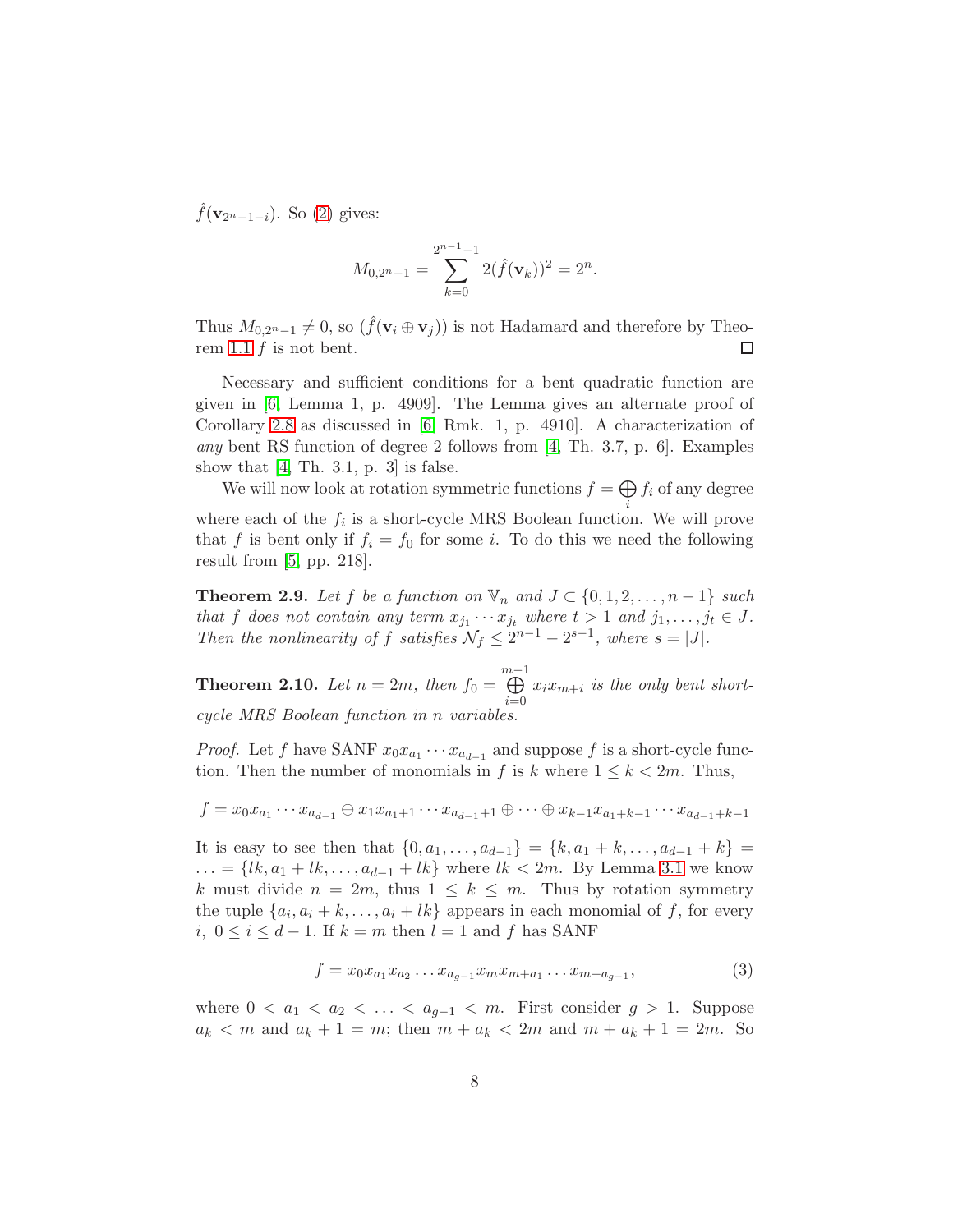if  $x_{a_k+1} = x_m$  then  $x_{m+a_k+1} = x_0$ . Thus for each monomial in f, g of the variables  $x_i$  have  $i < m$  and g have  $i \geq m$ . Let  $J = \{m-1, m, \ldots, n-1\}$ . Thus by Theorem [2.9](#page-7-0) we have  $\mathcal{N}_f \leq 2^{n-1} - 2^m < 2^{n-1} - 2^{m-1}$ , so f is not bent by Theorem [1.1.](#page-2-0) If  $g = 1$  then  $f = f_0$  which we know is bent. Thus if  $k = m$  then f is bent only if  $f = f_0$ . If  $k < m$  then by regrouping the terms we have that,

$$
f = \bigoplus_{i=0}^{k-1} x_i x_{b_1+i} \cdots x_{b_g+i} x_{k+i} x_{b_1+k+i} \cdots x_{b_g+k+i} \cdots x_{lk+i} x_{b_1+lk+i} \cdots x_{b_g+lk+i}
$$

From the first term in the monomial,  $x_i$ , we see that each monomial contains at least one element of the set  $\{x_0, x_1, \ldots, x_{k-1}\}$ . Since  $k < m$  then  $k - 1 <$  $m-1$ . So if we let  $J = \{m-1, m, m+1, \ldots, n-1\}$ , then by Theorem [2.9](#page-7-0) we have  $\mathcal{N}_f \leq 2^{n-1} - 2^m < 2^{n-1} - 2^{m-1}$ . Thus f is not bent by Theorem [1.1.](#page-2-0) □

<span id="page-8-0"></span>**Theorem 2.11.** Let  $n = 2m$  and let f in n variables be a sum of MRS shortcycle functions, so  $f = \bigoplus$ i  $f_i$ , where each  $f_i$  has fewer than n monomials. If

f is bent then one of the 
$$
f_i
$$
 is  $f_0 = \bigoplus_{i=0}^{m-1} x_i x_{m+i}$ .

*Proof.* Assume f is bent and no  $f_i$  is  $f_0$ . Then any short-cycle of the form in equation [\(3\)](#page-7-1) has  $g > 1$  and from the proof of Theorem [2.10](#page-7-2) we see that each monomial in f contains at least one variable  $x_i$  where  $i < m - 1$ . Thus if we let  $J = \{m-1, m, \ldots, n-1\}$  then f does not contain any term  $x_{j_1} \cdots x_{j_t}$  where  $t > 1$  and  $j_i \in J$ ; hence from Theorem [2.9](#page-7-0) we have  $\mathcal{N}_f \leq 2^{n-1} - 2^m < 2^{n-1} - 2^{m-1}$ . Thus f cannot be bent, contradiction. Therefore one of the  $f_i$  is  $f_0$ . □

# <span id="page-8-1"></span>3 Homogeneous rotation symmetric bent functions when  $n=2p$

Using ideas similar to those in section [2,](#page-2-1) we can prove that the only homogeneous MRS bent function in  $n = 2p$  variables, where  $p > 2$  is prime, is  $f_0 = \bigoplus^{p-1}$  $p-1$  $i=0$  $x_i x_{p+i}$ . By a different method, this result was proven for any n by Meng et al. [\[3,](#page-15-4) Th. 11, pp. 1114]

Notice we have already proven this for some cases in section [2.](#page-2-1) For the remainder of the cases we must first further simplify [\(2\)](#page-5-1). To do this we will need a few facts about the rotation symmetric equivalence classes of  $V_n$ .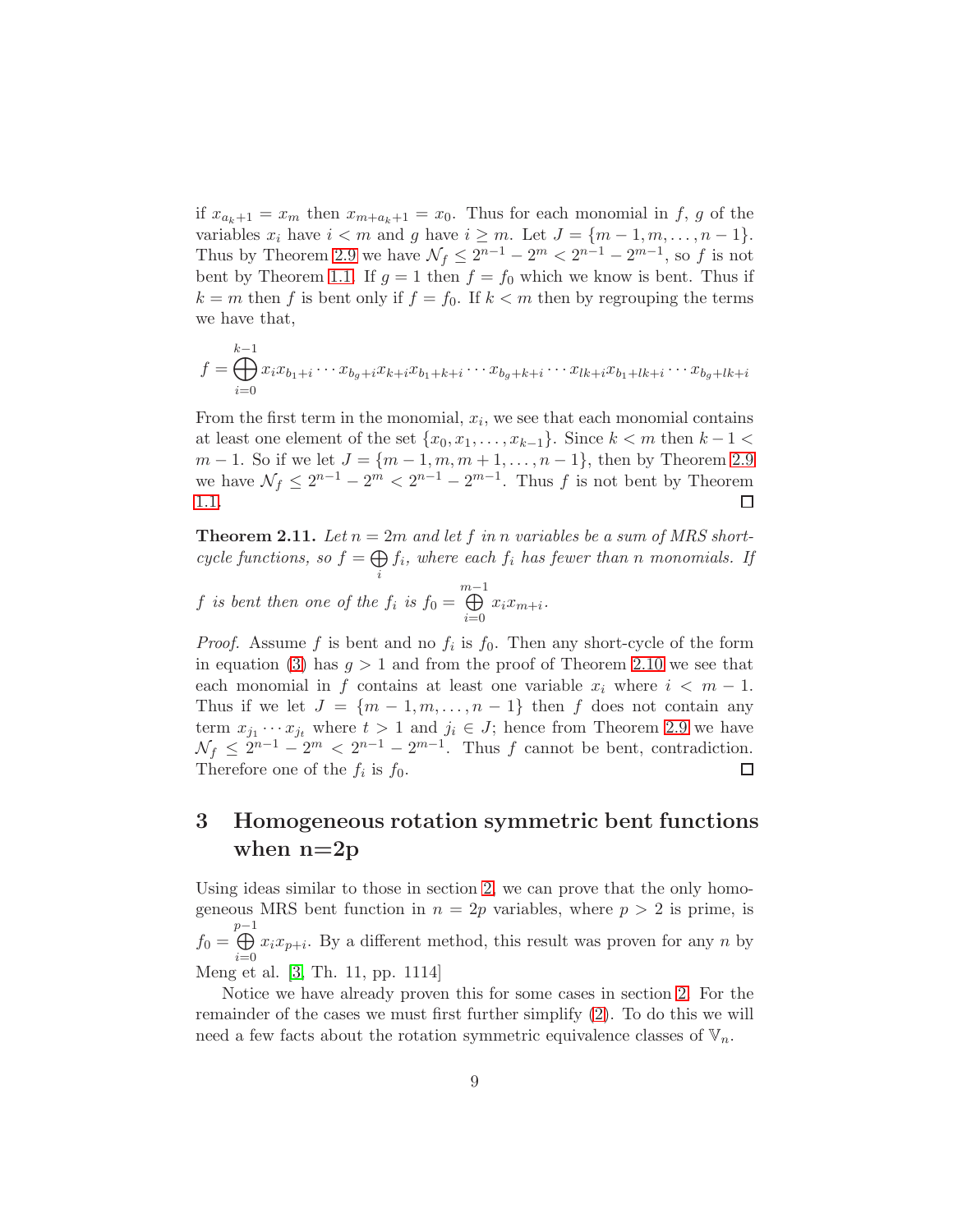#### <span id="page-9-0"></span>**Lemma 3.1.**  $|O_n(\mathbf{v}_i)|$  divides n.

*Proof.*  $O_n(\mathbf{v}_i)$  is the orbit generated by  $\mathbf{v}_i \in V_n$  under the action of G where G is the group of left cyclic shifts. Thus  $|O_n(\mathbf{v}_i)| = |G: G_{\mathbf{v}_i}|$ , where  $G_{\mathbf{v}_i} = {\rho \in G|\rho(\mathbf{v}_i) = \mathbf{v}_i}.$  Since  $|G| = n$  then  $|O_n(\mathbf{v}_i)|$  divides n. □

Lemma 3.2.  $|O_n(\mathbf{v}_i)| = 2 \iff \mathbf{v}_i \sim \mathbf{v}_{\frac{2^n-1}{3}}.$ 

*Proof.* ⇒:  $|O_n(\mathbf{v}_i)| = 2 \iff O_n(\mathbf{v}_i) = \{(1, 0, 1, 0, \dots, 1, 0), (0, 1, 0, 1, \dots, 0, 1)\}.$ Let  $\mathbf{v}_i = (0, 1, 0, 1, \dots, 0, 1) \Rightarrow i = 1 + 2^2 + 2^4 + \dots + 2^{n-2} \Rightarrow$ 

$$
3i = (1+2)i = (1+2)(1+2^2+2^4+\dots+2^{n-2})
$$
  
=  $(1+2^2+2^4+\dots+2^{n-2})+(2+2^3+2^5+\dots+2^{n-1})$   
=  $1+2+2^2+2^3+2^4+\dots+2^{n-1}$ 

 $\Rightarrow$  **v**<sub>3i</sub> = **v**<sub>2<sup>n</sup>-1</sub> since **v**<sub>2</sub><sup>n</sup>-1</sub> = (1, 1, 1, ..., 1). So we have  $i = \frac{2^{n}-1}{3}$  $\frac{1}{3}$ . Since  $(0, 1, 0, 1, \ldots, 0, 1) \sim (1, 0, 1, 0, \ldots, 1, 0)$  we have  $(1, 0, 1, 0, \ldots, 1, 0) \sim \mathbf{v}_{\frac{2^n-1}{3}}$ .  $\Leftarrow$ : Reverse the argument used above.

**Theorem 3.3.** If n is even and  $\frac{n}{2}$  is an odd prime, then

<span id="page-9-1"></span>
$$
M_{0,2^{n}-1} = 2 + 2 \hat{f}(\mathbf{v}_{0}) \hat{f}(\mathbf{v}_{2^{n}-1}) + 2n \sum_{\substack{\mathbf{v}_{k} \in \mathcal{G}_{n} \\ |\mathcal{O}_{n}(\mathbf{v}_{k})| = n \\ \mathbf{v}_{k} \sim \mathbf{v}_{2^{n}-1-k}}} \hat{f}(\mathbf{v}_{k}) \hat{f}(\mathbf{v}_{2^{n}-1-k}) + n \sum_{\substack{\mathbf{v}_{k} \in \mathcal{G}_{n} \\ |\mathcal{O}_{n}(\mathbf{v}_{k})| = n}} (\hat{f}(\mathbf{v}_{k}))^{2}.
$$
 (4)

*Proof.* Let  $n = 2p$  where p is an odd prime. Then by Lemma [3.1,](#page-9-0)  $|O_n(\mathbf{v}_i)| =$  $1, 2, p, \text{ or } n.$ 

Let  $\mathbf{v}_i \in \mathbb{V}_n$  such that  $|O_n(\mathbf{v}_i)| = 1$ , then  $\mathbf{v}_i = \mathbf{v}_0$  or  $\mathbf{v}_{2^n-1}$  which appears as the first term of [\(2\)](#page-5-1) with  $k = 0$ .

If  $|O_n(\mathbf{v}_i)| = 2$  then  $\mathbf{v}_i = \mathbf{v}_{\frac{2^{n}-1}{3}}$  and  $2^n - 1 - \frac{2^{n}-1}{3} = 2\frac{2^{n}-1}{3}$  $\mathbf{v}_{2^{n}-1-i}$  and we have one  $2(\hat{f}(\mathbf{v}_{\frac{2^{n}-1}{3}})^{2}$  term. Since  $\hat{f}(\mathbf{v}_{i}) = \pm 1$  for any  $\frac{i-1}{3}$ , so  $\mathbf{v}_i \sim$  $\mathbf{v}_i \in \mathbb{V}_n$  then  $(\hat{f}(\mathbf{v}_i))^2 = 1$  for any  $\mathbf{v}_i$ . So when  $k = \frac{2^n-1}{3}$  $\frac{1}{3}$  in [\(2\)](#page-5-1), then  $2\hat{f}(\mathbf{v}_k)\hat{f}(\mathbf{v}_{2n-1-k})=2.$ 

Now suppose  $\mathbf{v}_i = (a_0, a_1, \dots, a_{n-1}) \in \mathcal{G}_n$  and  $|O_n(\mathbf{v}_i)| = p$ , then  $\mathbf{v}'_i = \mathbf{v}''_i$ . So to consider the cyclic shifts of  $\mathbf{v}_i$  we need only consider the cyclic shifts of  $(a_0, a_1, \ldots, a_{p-1})$ . Notice  $\mathbf{v}_{2^{n}-1-i} = (1 + a_0, 1 + a_1, \ldots, 1 + a_{n-1})$ and we have  $(1 + a_0, 1 + a_1, \ldots, 1 + a_{p-1}) = (1 + a_p, 1 + a_{p+1}, \ldots, 1 + a_{n-1})$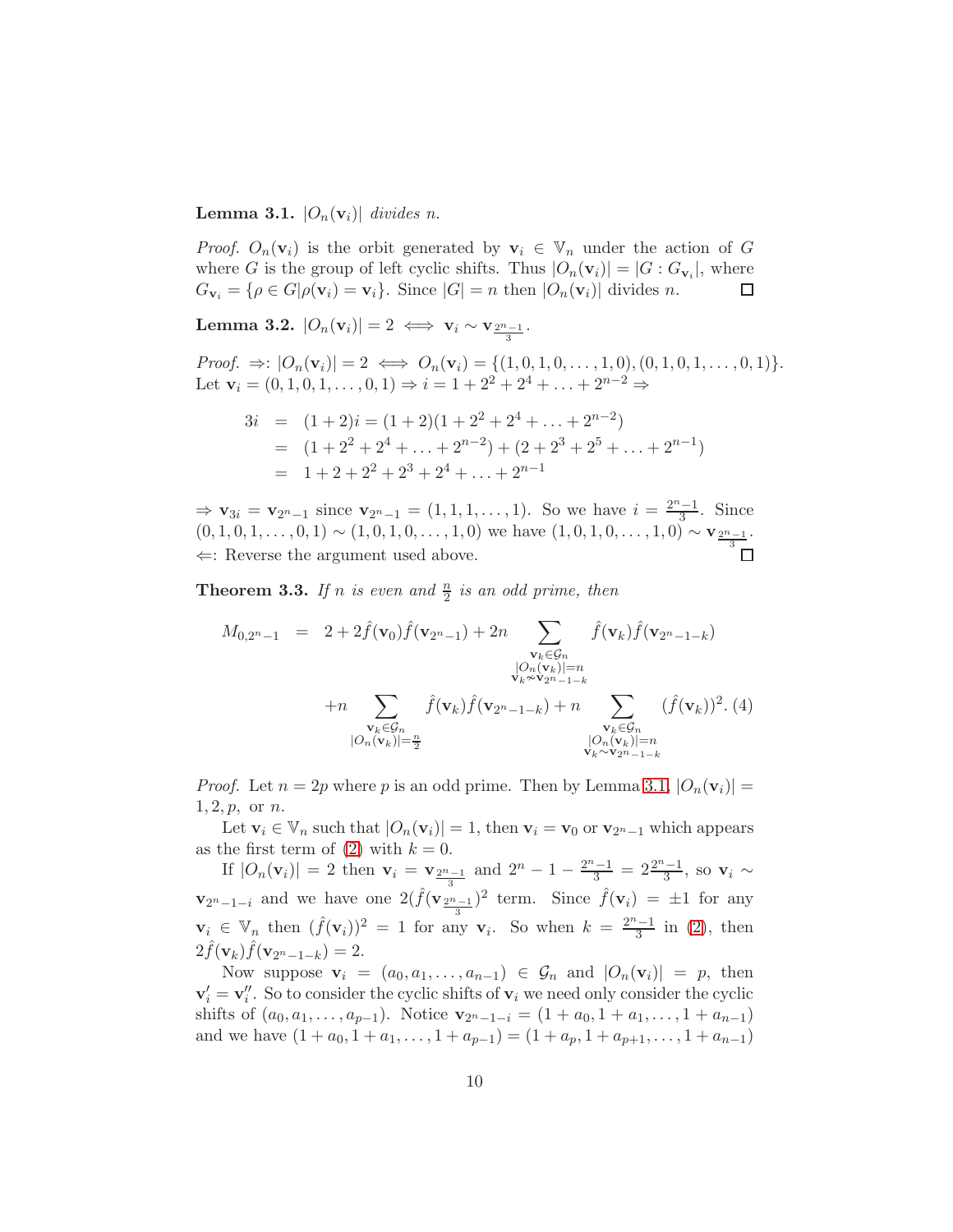so  $|O_n(\mathbf{v}_{2^{n}-1-i})| = p$  as well. Since p is odd  $(1+a_0, 1+a_1, \ldots, 1+a_{p-1})$  will have a different number of 1's than  $(a_0, a_1, \ldots, a_{p-1})$ . Hence  $\mathbf{v}_i \nsim \mathbf{v}_{2^{n}-1-i}$ since  $(a_0, a_1, \ldots, a_{p-1}) \sim (1+a_0, 1+a_1, \ldots, 1+a_{p-1})$ . Thus from Lemma [2.4,](#page-4-0) if  $|O_n(\mathbf{v}_i)| = p$ , then grouping the corresponding terms in [\(2\)](#page-5-1) by the equivalence class representatives gives  $2p\hat{f}(\mathbf{v}_i)\hat{f}(\mathbf{v}_{2^n-1-i}) = n\hat{f}(\mathbf{v}_i)\hat{f}(\mathbf{v}_{2^n-1-i}).$ 

If  $|O_n(\mathbf{v}_i)| = n$  and  $\mathbf{v}_i \sim \mathbf{v}_{2^n-1-i}$  then grouping the corresponding terms in  $(2)$  by the equivalence class representative gives the new coefficient  $2n$ . If  $\mathbf{v}_i \sim \mathbf{v}_{2^n-1-i}$  then this coefficient becomes  $2\frac{n}{2} = n$ .

Thus [\(2\)](#page-5-1) reduces to the above equation.

 $\Box$ 

<span id="page-10-1"></span>**Lemma 3.4.** Let  $n = 2p$ , where  $p > 2$  is prime. If f is a rotation symmetric bent Boolean function in n variables, then  $\hat{f}(\mathbf{v}_0) = -\hat{f}(\mathbf{v}_{2n-1}).$ 

*Proof.* From Theorem [1.1](#page-2-0) f is bent if and only if  $M = 2^{n} I_{2^{n}}$ . Thus if f is bent then  $M_{0,2^{n}-1} = 0$ . From [\(4\)](#page-9-1) we see that in order for  $M_{0,2^{n}-1}$  to be 0 we need the 2 which appears from the case  $\mathbf{v}_k = \mathbf{v}_{\frac{2^n-1}{3}}$  to cancel. Let

$$
a = \hat{f}(\mathbf{v}_0)\hat{f}(\mathbf{v}_{2n-1}), b = \sum_{\substack{\mathbf{v}_k \in \mathcal{G}_n \\ \mathbf{v}_k \sim \mathbf{v}_{2n-1-k} \\ \mathbf{v}_k \sim \mathbf{v}_{2n-1-k}}} \hat{f}(\mathbf{v}_k)\hat{f}(\mathbf{v}_{2n-1-k}),
$$
  

$$
c = \sum_{\substack{\mathbf{v}_k \in \mathcal{G}_n \\ |\mathcal{O}_n(\mathbf{v}_k)| = \frac{n}{2}}} \hat{f}(\mathbf{v}_k)\hat{f}(\mathbf{v}_{2n-1-k}),
$$
and 
$$
d = \sum_{\substack{\mathbf{v}_k \in \mathcal{G}_n \\ |\mathcal{O}_n(\mathbf{v}_k)| = n \\ \mathbf{v}_k \sim \mathbf{v}_{2n-1-k}}} (\hat{f}(\mathbf{v}_k))^2.
$$

Assume f is bent, then [\(4\)](#page-9-1) becomes:

$$
2 + 2a + 4pb + 2pc + 2pd = 0 \Rightarrow p(2b + c + d) = -1 - a.
$$

If  $a = 1$ , then  $p(2b + c + d) = -2$ . Since  $p > 2$  and  $2b + c + d \in \mathbb{Z}$ this is a contradiction. Thus  $a = -1$  and  $\hat{f}(\mathbf{v}_0)\hat{f}(\mathbf{v}_{2^{n}-1}) = -1$ . Therefore  $\hat{f}(\mathbf{v}_0) = -\hat{f}(\mathbf{v}_{2n-1})$  since  $\hat{f}(\mathbf{v}_i) = \pm 1$  for all *i*. ◻

The following corollary now proves that full-cycle homogeneous MRS Boolean functions in 2p variables cannot be bent.

<span id="page-10-0"></span>**Corollary 3.5.** Let  $n = 2p$  where p is an odd prime. Let f be an MRS boolean function with  $SANF x_0 x_{a_1} x_{a_2} \ldots x_{a_{d-1}}$ . If the number of monomials in f is n, then f is not bent.

*Proof.* Using Theorem [1.1](#page-2-0) we need only show  $M_{0,2^n-1} \neq 0$ . If the number of monomials in f is n, then we have  $\hat{f}(\mathbf{v}_0) = \hat{f}(\mathbf{v}_{2n-1})$  since  $n = 2p$  is even. Thus  $M_{0,2^n-1} \neq 0$  so f is not bent. □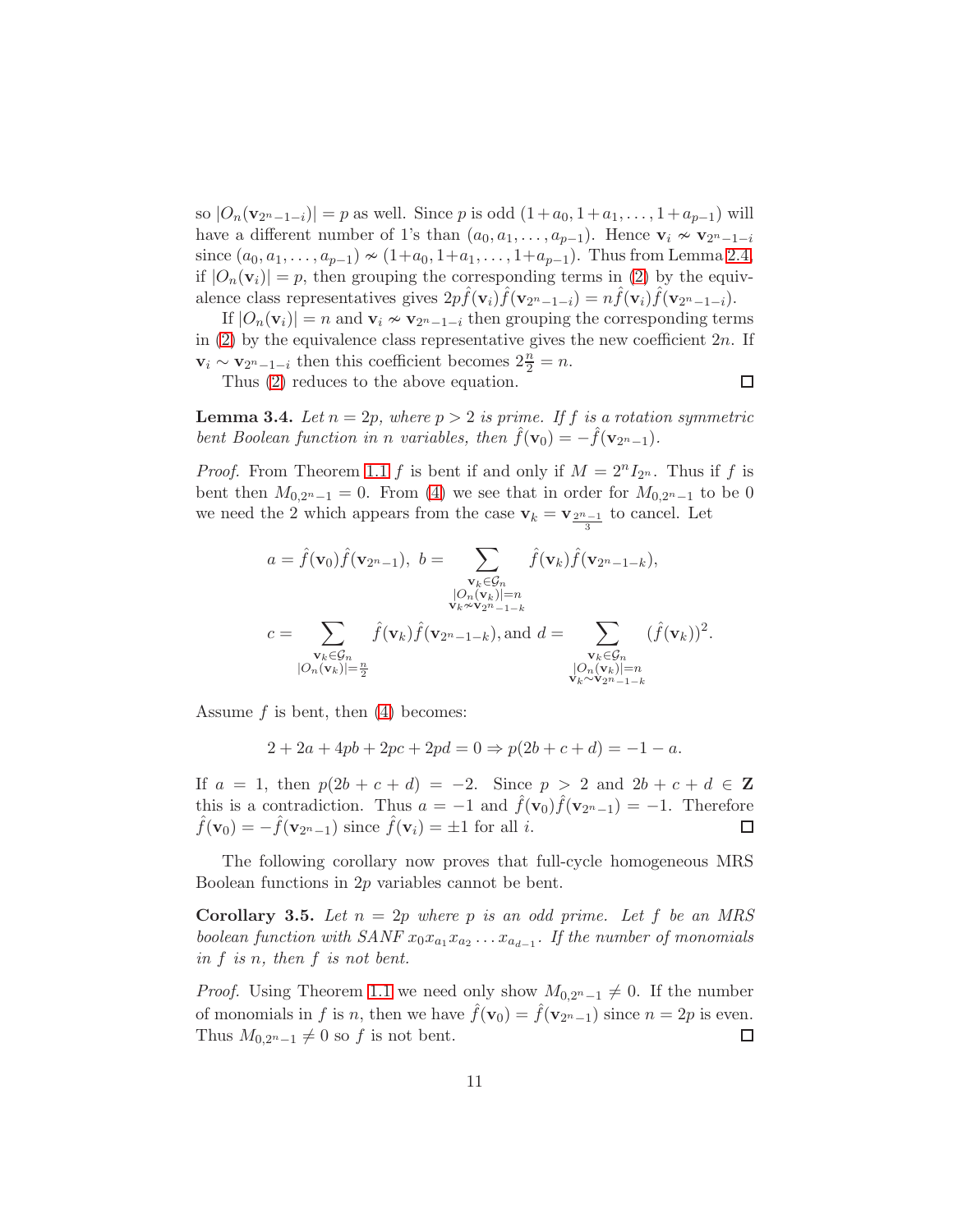We can now prove that  $f_0$  is the only homogeneous MRS bent function.

**Theorem 3.6.** Let  $n = 2p$ , where  $p > 2$  is prime. The only bent homogeneous MRS Boolean function in n variables is  $f_0 =$  $\bigoplus_{P-1}$  $i=0$  $x_i x_{p+i}$ .

*Proof.* Any monomial homogeneous rotation symmetric function,  $f$ , has SANF  $x_0x_{a_1} \ldots x_{a_{d-1}}$  and is either short-cycle or full-cycle. If f is full-cycle then from Corollary [3.5](#page-10-0)  $f$  is not bent. If  $f$  is short-cycle then from Theorem [2.10,](#page-7-2) f is bent if and only if  $f = f_0$ . □

<span id="page-11-0"></span>**Theorem 3.7.** Let  $n = 2p$ , where  $p > 2$  is prime, and let f be a rotation symmetric Boolean function in n variables with  $SANF x_0x_{a_1}\cdots x_{a_{d-1}}$ . If f has p monomials, then d is even and f has SANF given by equation [\(3\)](#page-7-1).

*Proof.* If the number of monomials in  $f$  is  $p$  then

$$
f = x_0 x_{a_1} \cdots x_{a_{d-1}} \oplus x_1 x_{a_1+1} \cdots x_{a_{d-1}+1} \oplus \cdots \oplus x_{p-1} x_{a_1+p-1} \cdots x_{a_{d-1}+p-1}
$$

Thus  $\{0, a_1, \ldots, a_{a_{d-1}}\} = \{p, a_1 + p, \ldots, a_{d-1} + p\}$  so each pair  $\{x_{a_i}, x_{a_i+p}\}$ appears in every monomial and  $f$  is of the form in  $(3)$ . The result that  $d$  is even follows immediately since each monomial contains the pairs  $\{x_{a_i}, x_{a_i+p}\}.$ 

<span id="page-11-1"></span>**Theorem 3.8.** Let  $n = 2p$ , where  $p > 2$  is prime. Let  $f = \bigoplus^{s}$  $i=1$  $f_i$  where each  $f_i$  has SANF  $x_0x_{a_{i_1}}\cdots x_{a_{i_{d-1}}}$  and  $deg(f) = d$ . Let r be the number of  $f_i$  that are short-cycle and l be the number of  $f_i$  that are long-cycle. If f is bent then d is even. Furthermore, if  $d = 2$  then f contains  $f_0$  and if  $d \neq 2$ then  $r \geq 1$  is odd and  $l \geq 1$ .

*Proof.* Let  $f = f_1 \oplus f_2 \oplus \cdots \oplus f_s$  where each  $f_i$  has SANF  $x_0 x_{a_{i_1}} \ldots x_{a_{i_{d-1}}}$ . Thus  $deg(f_i) = d$   $\forall i$  and so  $deg(f) = d$ . Since  $n = 2p$  then  $GCD(n, d) =$  $1, 2, p$ , or n and from Lemma [3.1](#page-9-0) we know that the number of monomials in each  $f_i$  is either  $1, 2, p$ , or n.

- (i) Suppose the number of monomials in  $f_i$  for some i is 1, then since  $f_i$ is rotation symmetric then  $f_i = x_0 x_1 \dots x_{n-1}$  and  $d = n$ .
- (ii) Suppose the number of monomials in  $f_i$  for some i is 2, then  $f =$  $x_0x_{a_{i_1}}\ldots x_{a_{i_{d-1}}} \oplus x_1x_{a_{i_1}+1}\ldots x_{a_{i_{d-1}}+1}$ . It is easy to see by induction that the first monomial contains all of the even indices and the second monomial contains all of the odd indices. Thus  $d = p$ .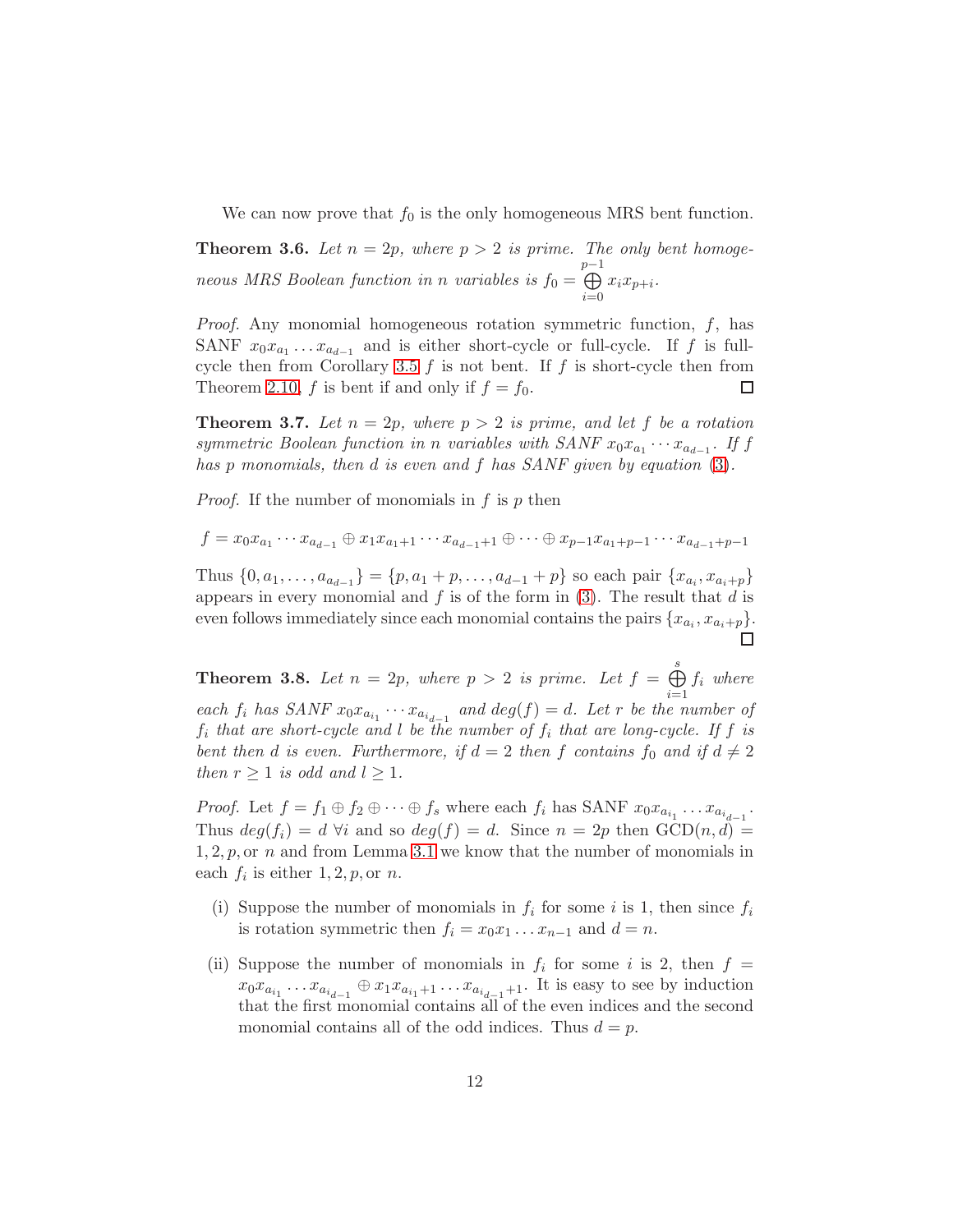(iii) Suppose the number of monomials in  $f_i$  for some i is p, then from Theorem [3.7](#page-11-0)  $f_i$  is of the form in equation [\(3\)](#page-7-1) and d is even.

Thus  $f_i$  is a short-cycle function only if  $d = p, n$ , or is even. Let  $GCD(n, d) =$ 1, then the number of monomials in  $f_i$  is n for all i. Thus,  $\hat{f}_i(\mathbf{v}_0)$  =  $\hat{f}_i(\mathbf{v}_{2^n-1})$   $\forall i$  and so  $\hat{f}(\mathbf{v}_0) = \hat{f}(\mathbf{v}_{2^n-1})$  and by Lemma [3.4](#page-10-1) f is not bent. If  $GCD(n, d) = p$  then  $f_i$  either has 2 monomials or n monomials for each *i*. Thus  $f(\mathbf{v}_0) = f(\mathbf{v}_{2n-1})$  and so f is not bent. If  $GCD(n,d) = n$  then  $d = n$  and f is not bent by Lemma [1.2.](#page-2-2) Now suppose  $GCD(n, d) = 2$ , thus d is even. If  $d = 2$  then by Corollary [2.8](#page-6-0) f must contain  $f_0$  which is the only degree 2 short-cycle. If  $d \neq 2$  then by (iii), the short-cycle functions of degree d are of the form in equation [\(3\)](#page-7-1). By Theorem [2.11](#page-8-0) we know that any combination of these short-cycle functions is not bent, thus  $f$  must also contain a long-cycle and so  $l \geq 1$ . If r is even then,

$$
\hat{f}(\mathbf{v}_0) = \prod_{i=1}^s \hat{f}_i(\mathbf{v}_0) = (-1)^r \prod_{i=1}^s \hat{f}_i(\mathbf{v}_{2^n-1}) = \hat{f}(\mathbf{v}_{2^n-1})
$$

since  $\hat{f}_i(\mathbf{v}_0) = -\hat{f}_i(\mathbf{v}_{2n-1})$  when  $f_i$  is short-cycle and  $\hat{f}_i(\mathbf{v}_0) = \hat{f}_i(\mathbf{v}_{2n-1})$ when  $f_i$  is long-cycle. Thus by Lemma [3.4](#page-10-1)  $f$  is not bent.

Remark. The previous Theorem says that any homogeneous RotS bent function must have even degree and contain an odd number of short-cycle MRS functions. If the degree is greater than 2 then it must also contain at least one long-cycle MRS function.

<span id="page-12-0"></span>**Lemma 3.9.** Let  $n = 2p$ , p an odd prime, and f be a homogeneous RotS Boolean function in n variables with  $deg(f) = d = 2k$  where  $k > 1$ . Let  $f = \bigoplus^s$  $i=1$  $f_i \oplus \phi$  $i=$ s+1  $f_i$  where for all  $1 \leq i \leq s$ ,  $f_i$  is an MRS short-cycle function and for all  $s+1 \leq i \leq l$ ,  $f_i$  is an MRS full-cycle function. Suppose  $f_i$  has SANF  $x_0x_{a_{i_1}}\ldots x_{a_{i_{d-1}}}$ . If  $2 \leq r \leq d-2$  for all  $s+1 \leq i \leq l$ , where r is the number of odd indices in  $\{a_{i_1}, \ldots, a_{i_{d-1}}\}$ , then f is not bent.

Proof. Since the degree of f is even, we know from the proof of Theorem [3.8](#page-11-1) that any short-cycle is of the form in [\(3\)](#page-7-1). Thus no short-cycle contains a term  $x_{j_1} \ldots x_{j_t}$  where  $t > 1$  and  $j_1, \ldots, j_t$  are in the set  $J = \{0, 2, 4, \ldots, n-2, n-1\}$ since  $deg(f) \geq 4$ . If the number of odd indices, r, in the first monomial of any full-cycle in f is  $2 \le r \le d-2$ , then each monomial in the full-cycles has either r odd indices and  $d - r$  even indices or  $d - r$  odd indices and r even indices. Since  $2 \le r \le d-2$  then  $2 \le d-r \le d-2$ , thus each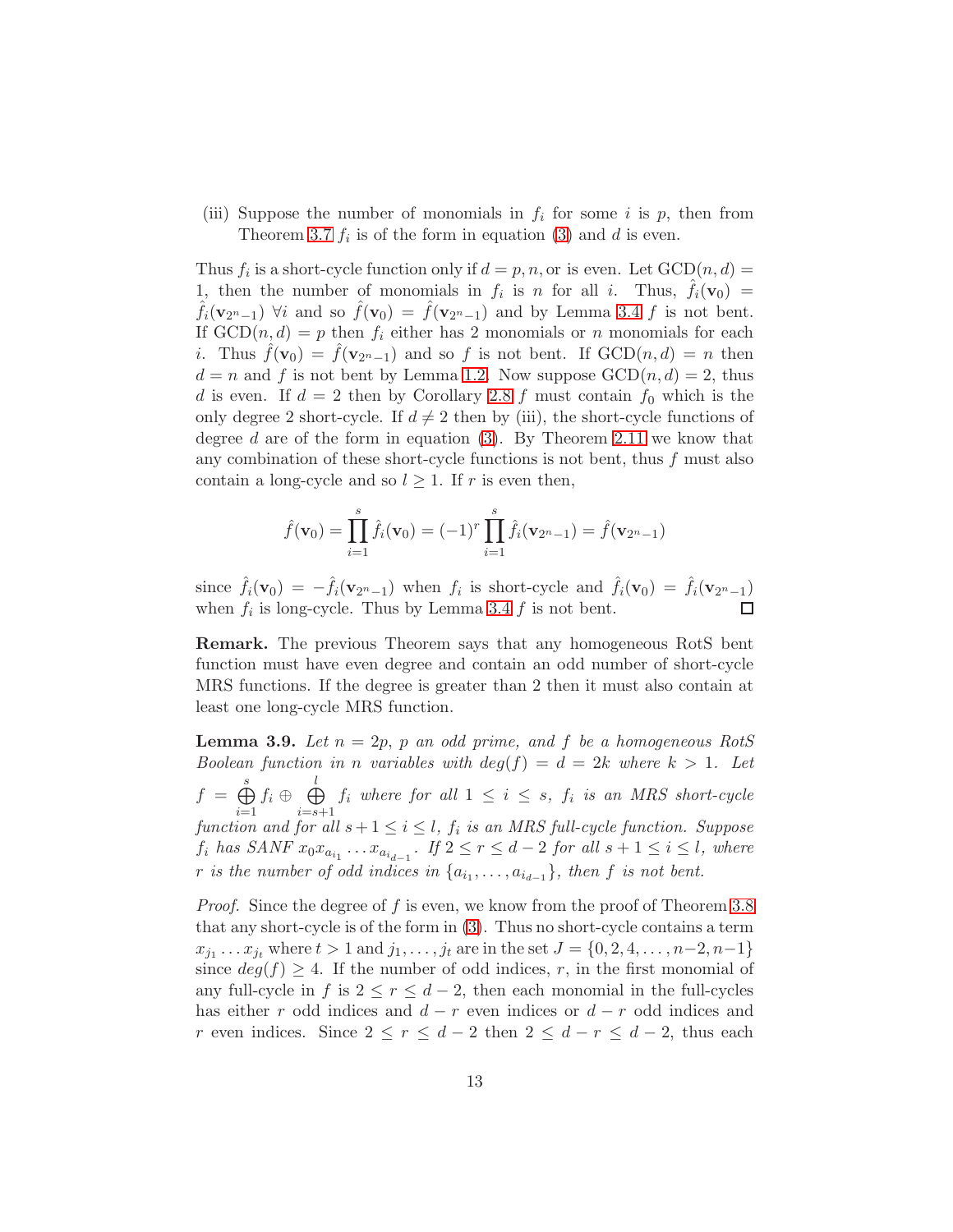monomial contains at least 2 odd indices. Thus, because J contains only one odd number,  $n-1$ , then no monomial,  $x_{j_1} \ldots x_{j_t}$ , in a long-cycle has  $x_{j_1}, \ldots, x_{j_t} \in J$  where  $t > 1$ . Thus by Theorem [2.9,](#page-7-0)  $\mathcal{N}_f \leq 2^{n-1} - 2^p <$  $2^{n-1} - 2^{p-1}$  and so f is not bent by Theorem [1.1.](#page-2-0)  $\Box$ 

**Remark.** Lemma [3.9](#page-12-0) says that if  $f = \bigoplus f_i$  is a homogeneous RotS Boolean function of even degree  $d, d > 2$ , in  $n = 2p$  variables then one of the  $f_i$  must have a monomial with exactly one odd index.

Let f be a homogeneous RotS function of degree d with SANF  $\oplus$  $1\leq i\leq s$  $\beta_i,$ where  $\beta_i = x_{k_0^{(i)}} x_{k_2^{(i)}} \cdots x_{k_{d-1}^{(i)}}$  and  $k_0^{(i)} = 0$  for all *i*. Define a sequence  $s_i^{(i)}$  $s_j^{(i)}, j = 1, 2, \ldots, d$ , by  $s_j^{(i)} = k_j^{(i)} - k_{j-1}^{(i)}$  $j-1$  for 1 ≤ j ≤ d – 1, and  $s_d^{(i)}$  =  $k_0^{(i)} + n - k_{d-}^{(i)}$  $\frac{d^{(i)}}{d-1}$ . Let  $s_f$  be the largest distance between two consecutive indices in all of the monomials in f, thus  $s_f = \max_{i,j} s_j^{(i)}$  $j^{\left(i\right)}$ . Then from [\[3,](#page-15-4) Th. 13, pp. 1116] we have the following:

<span id="page-13-0"></span>**Theorem 3.10.** Let f be a homogeneous RotS function with degree  $d \geq 3$ in *n* variables. If  $s_f \leq \frac{n}{2}$  $\frac{n}{2}$ , then f is not bent.

We can use Theorem [3.10](#page-13-0) to get a useful bound on the degree of any possible homogeneous RotS bent function in 2p variables:

**Theorem 3.11.** Let f be a homogeneous RotS bent function of degree  $d \geq 3$ in  $n = 2p$  variables, p an odd prime. Then  $d \leq (p+3)/2$ .

*Proof.* Suppose  $d > (p+3)/2$ . We choose  $J = \{0, 1, 2, 4, ..., 2p-2\}$  (so  $|J| = p + 1$  and J has p even elements) in Theorem [2.9.](#page-7-0) The theorem applies since now no monomial  $x_0x_{a_1} \ldots x_{a_{d-1}}$  can have all of its variables  $x_j$  in J and also have a gap of length  $\geq (n/2) + 1$  in its index set (necessary for f to be bent by Theorem [3.10\)](#page-13-0). Suppose the monomial  $x_0x_{a_1} \ldots x_{a_{d-1}}$ has all of its variables  $x_j$  in J and  $d > \frac{p+3}{2}$ . If there is a gap in the indices greater than or equal to  $p + 1$ , then at least  $\frac{p-1}{2}$  of the indices in J do not appear in the monomial. Thus there are at most  $p+1-\frac{p-1}{2}=\frac{p+3}{2}$  $\frac{+3}{2}$  possible indices in J which appear in the monomial. Thus  $d \leq \frac{p+3}{2}$  $\frac{+3}{2}$ , contradiction. Note, for example, that if the indices are  $0, 1, 2, p+3$  $\overline{a}$   $\overline{a}$ gap  $p + 5, \ldots, 2p - 2$  then

we have a gap of length  $p + 1$  but only  $(p + 3)/2$  indices, contradicting our assumption about  $d$ . Now Theorem [2.9](#page-7-0) gives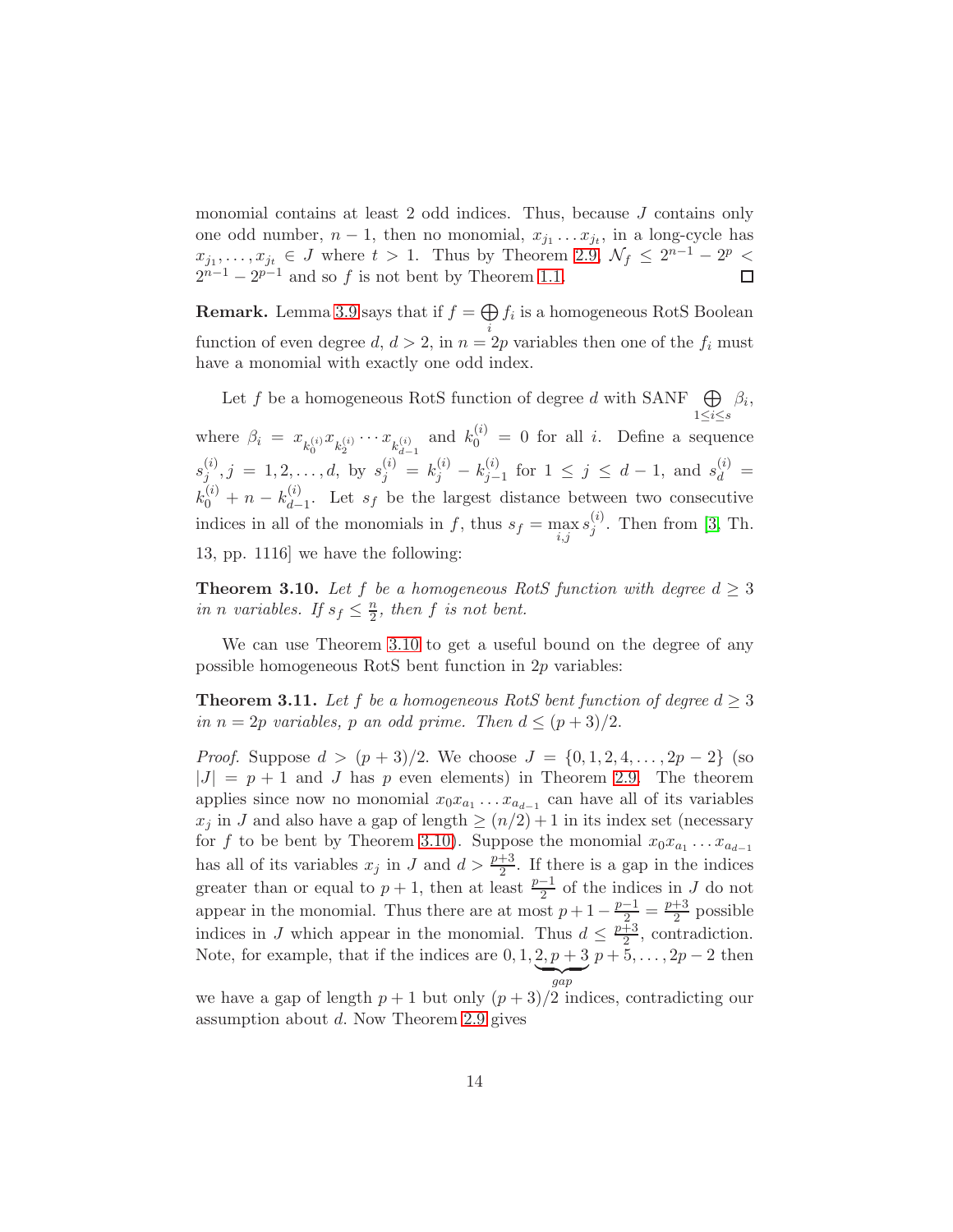$$
\mathcal{N}_f \le 2^{n-1} - 2^p \le 2^{n-1} - 2^{n/2} < 2^{n-1} - 2^{n/2 - 1},
$$

so f is not bent by Theorem [1.1,](#page-2-0) contradicting our hypothesis.

# 4 Nonhomogeneous rotation symmetric bent functions when n=2p

We have already shown in Theorem [2.11](#page-8-0) that any bent function composed only of short-cycle MRS functions must contain  $f_0$ .

We can now extend the ideas used in section [3](#page-8-1) to show that in most cases any bent rotation symmetric Boolean function in  $n = 2p$ ,  $p > 2$  prime, variables must contain  $f_0$ .

**Theorem 4.1.** Let  $n = 2p$  where p is an odd prime. Let  $f = f_1 \oplus f_2 \oplus f_3$  $\ldots \oplus f_s$  be a rotation symmetric Boolean function where each  $f_i$  has SANF  $x_0a_{a_1}\ldots x_{a_{d_i-1}}$ . If  $d_i=2$  or the number of monomials in each  $f_i$  is either

2 or n, then f is bent only if f contains  $f_0 =$  $\bigoplus_{P-1}$  $j=0$  $x_jx_{p+j}$ . If f contains an even number of  $f_i$ , where the number of monomials in  $f_i$  is p and all other  $f_i$  contain 2 or n monomials, then  $f$  is not bent.

*Proof.* Let  $f = f_1 \oplus f_2 \oplus \ldots \oplus f_s$  where for each  $f_i$ ,  $d_i = 2$  or the number of monomials in  $f_i$  is 2 or n. Suppose f is bent and does not contain  $f_0$ . Then since  $f_0$  is the only short-cycle RotS function with degree 2 then each  $f_i$  contains either 2 or n monomials. Thus from the proof of Corollary [3.5,](#page-10-0)  $\hat{f}_i(\mathbf{v}_0) = \hat{f}_i(\mathbf{v}_{2^n-1})$  for all *i*. Thus

$$
\hat{f}(\mathbf{v}_0) = \prod \hat{f}_i(\mathbf{v}_0) = \prod \hat{f}_i(\mathbf{v}_{2^n-1}) = \hat{f}(\mathbf{v}_{2^n-1})
$$

and from Lemma [3.4](#page-10-1) we see that  $f$  cannot be bent which is a contradiction. Thus f must contain  $f_0$ .

Now suppose the number of monomials in  $f_1, f_2, \ldots, f_{2r}$  is p and  $f_{2r+1}, f_{2r+2}, \ldots, f_s$  contain either 2 or n monomials. Then  $\hat{f}_i(\mathbf{v}_0) = -\hat{f}_i(\mathbf{v}_{2^n-1})$ for  $1 \leq i \leq 2r$  and  $\hat{f}_i(\mathbf{v}_0) = \hat{f}(\mathbf{v}_{2n-1})$  for  $2r + 1 \leq i \leq s$ . Thus,

$$
\hat{f}(\mathbf{v}_0) = \prod_{i=1}^s \hat{f}_i(\mathbf{v}_0) = \prod_{i=1}^{2r} -\hat{f}_i(\mathbf{v}_{2^n-1}) \prod_{i=2r+1}^s \hat{f}_i(\mathbf{v}_{2^n-1}) = (-1)^{2r} \hat{f}(\mathbf{v}_{2^n-1}) \n= \hat{f}(\mathbf{v}_{2^n-1}).
$$

Thus from Lemma [3.4,](#page-10-1) f cannot be bent.

 $\Box$ 

□